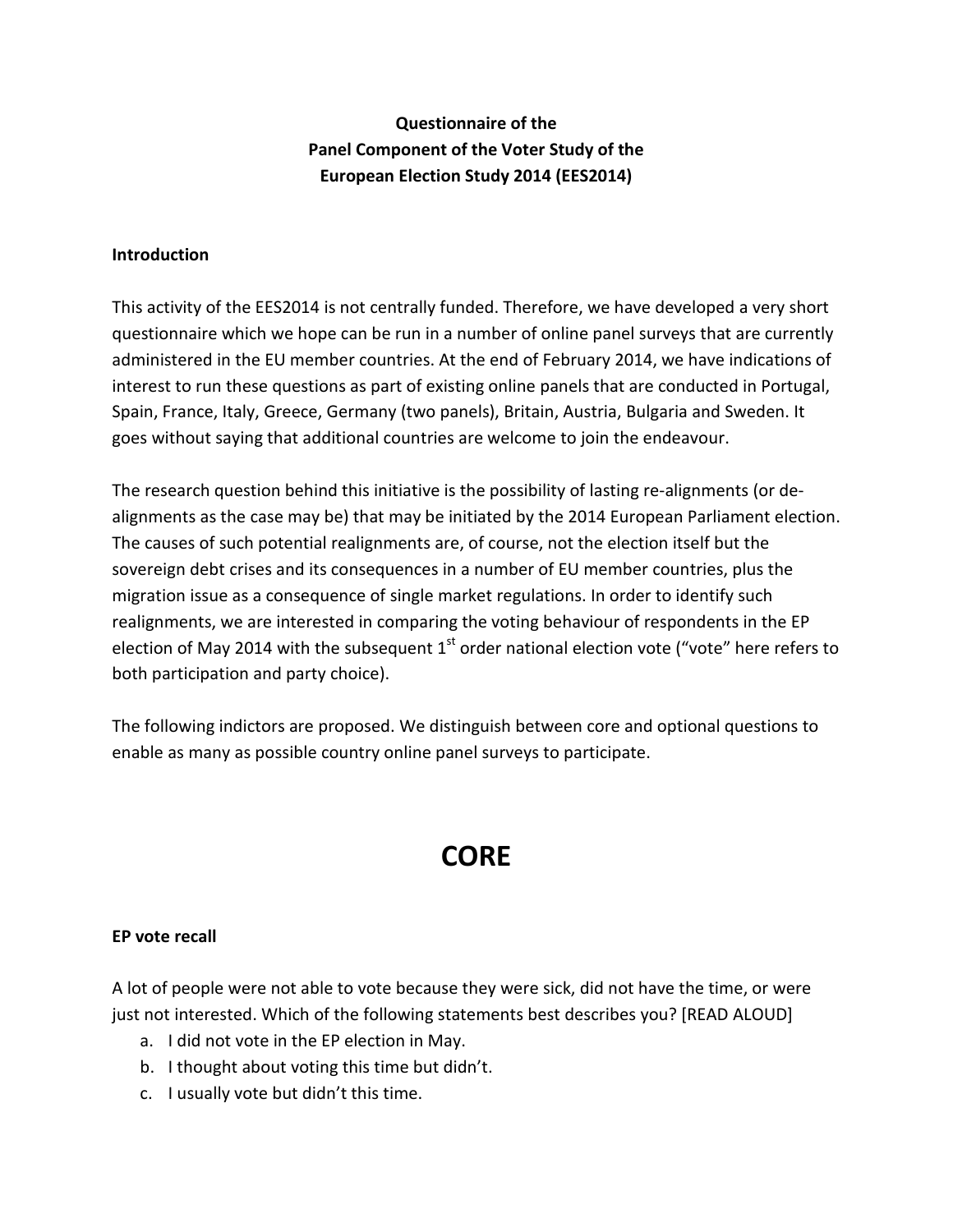- d. I am sure I voted in the EP election in May.
- e. DK

Source: Austrian NES

[IF VOTED]: Which party did you vote for?

| Party A | ( ) |
|---------|-----|
| Party B | ( ) |
| Party C | ( ) |
| Party D | ( ) |
| Party E | ( ) |
| ΝA      | ( ) |
| DK      | ( ) |
|         |     |

Source: EES 2014 and earlier EESs

#### **Left-right scale**

In political matters people talk of "the left" and "the right". What is your position? Which number best describes your position?

LEFT 0 1 2 3 4 5 6 7 8 9 10 RIGHT (DK)

And about where would you place the following parties on this scale? [national specific party lists]

| Party A                           |  |  |  |  |  |  |  |  |  |  |  | LEFT 0 1 2 3 4 5 6 7 8 9 10 RIGHT (DK) |  |
|-----------------------------------|--|--|--|--|--|--|--|--|--|--|--|----------------------------------------|--|
| Party B                           |  |  |  |  |  |  |  |  |  |  |  | LEFT 0 1 2 3 4 5 6 7 8 9 10 RIGHT (DK) |  |
| Party C                           |  |  |  |  |  |  |  |  |  |  |  | LEFT 0 1 2 3 4 5 6 7 8 9 10 RIGHT (DK) |  |
| Party D                           |  |  |  |  |  |  |  |  |  |  |  | LEFT 0 1 2 3 4 5 6 7 8 9 10 RIGHT (DK) |  |
| Party E                           |  |  |  |  |  |  |  |  |  |  |  | LEFT 0 1 2 3 4 5 6 7 8 9 10 RIGHT (DK) |  |
| Source: EES 2014 and earlier EESs |  |  |  |  |  |  |  |  |  |  |  |                                        |  |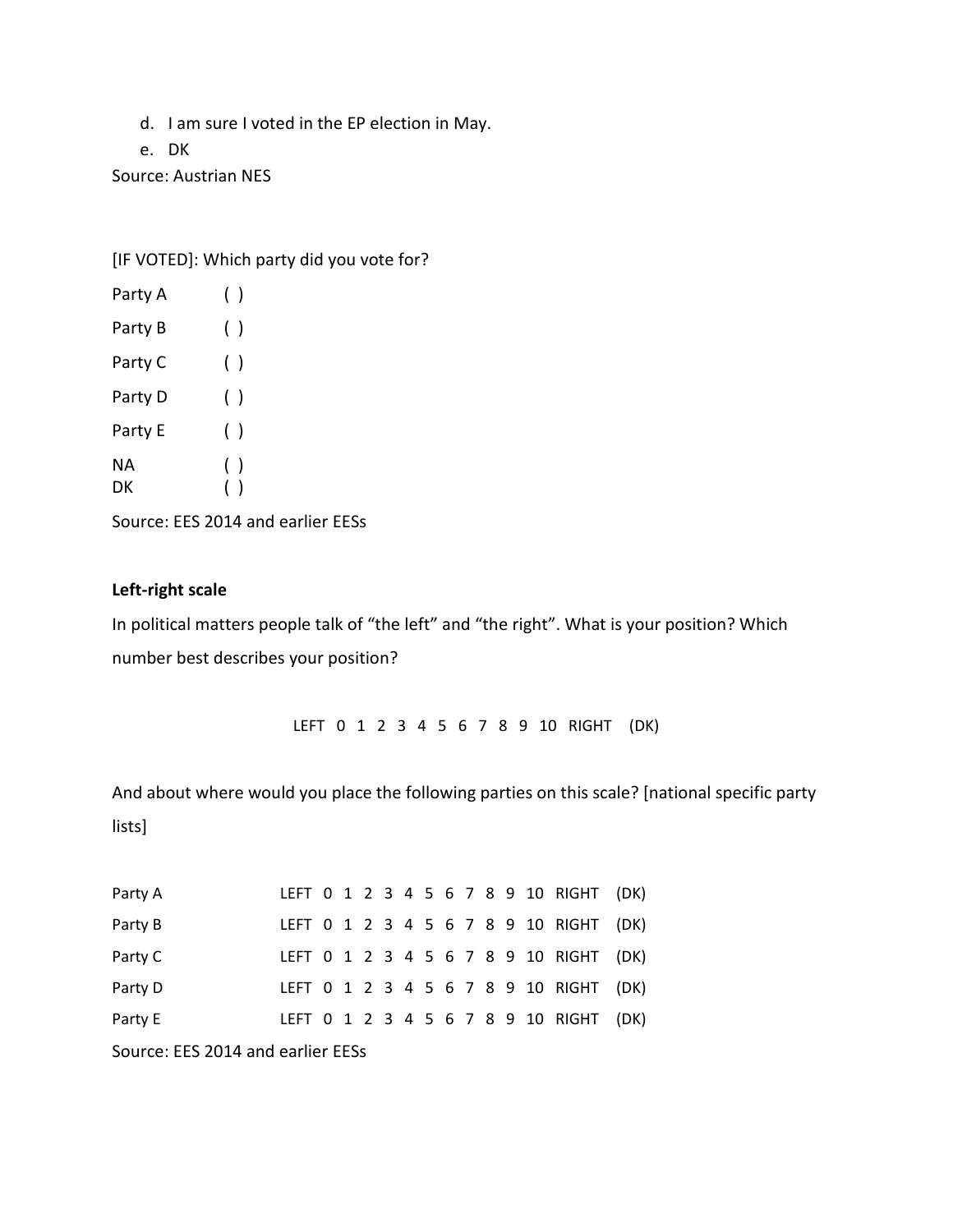#### **EU scale**

"Some say European unification should be pushed further. Others say it already has gone too far. What is your opinion? What number on this scale best describes your position?"

Push further 0 1 2 3 4 5 6 7 8 9 10 Gone too far (DK)

And about where would you place the following parties on this scale?

| Party A                           |  |  |  |  |  |  |  |  |  |  |  | Push further 0 1 2 3 4 5 6 7 8 9 10 Gone too far (DK) |  |
|-----------------------------------|--|--|--|--|--|--|--|--|--|--|--|-------------------------------------------------------|--|
| Party B                           |  |  |  |  |  |  |  |  |  |  |  | Push further 0 1 2 3 4 5 6 7 8 9 10 Gone too far (DK) |  |
| Party C                           |  |  |  |  |  |  |  |  |  |  |  | Push further 0 1 2 3 4 5 6 7 8 9 10 Gone too far (DK) |  |
| Party D                           |  |  |  |  |  |  |  |  |  |  |  | Push further 0 1 2 3 4 5 6 7 8 9 10 Gone too far (DK) |  |
| Party E                           |  |  |  |  |  |  |  |  |  |  |  | Push further 0 1 2 3 4 5 6 7 8 9 10 Gone too far (DK) |  |
| Source: EES 2014 and earlier EESs |  |  |  |  |  |  |  |  |  |  |  |                                                       |  |

#### **National and EU Government approval**

Do you approve or disapprove of the government's record to date?

- 1. approve
- 2. disapprove
- 3. dk

Do you approve or disapprove of the policy decisions made by the EU in the last 12 months?

- 1. approve
- 2. disapprove
- 3. dk

Source: adapted from EES 2014 and earlier EESs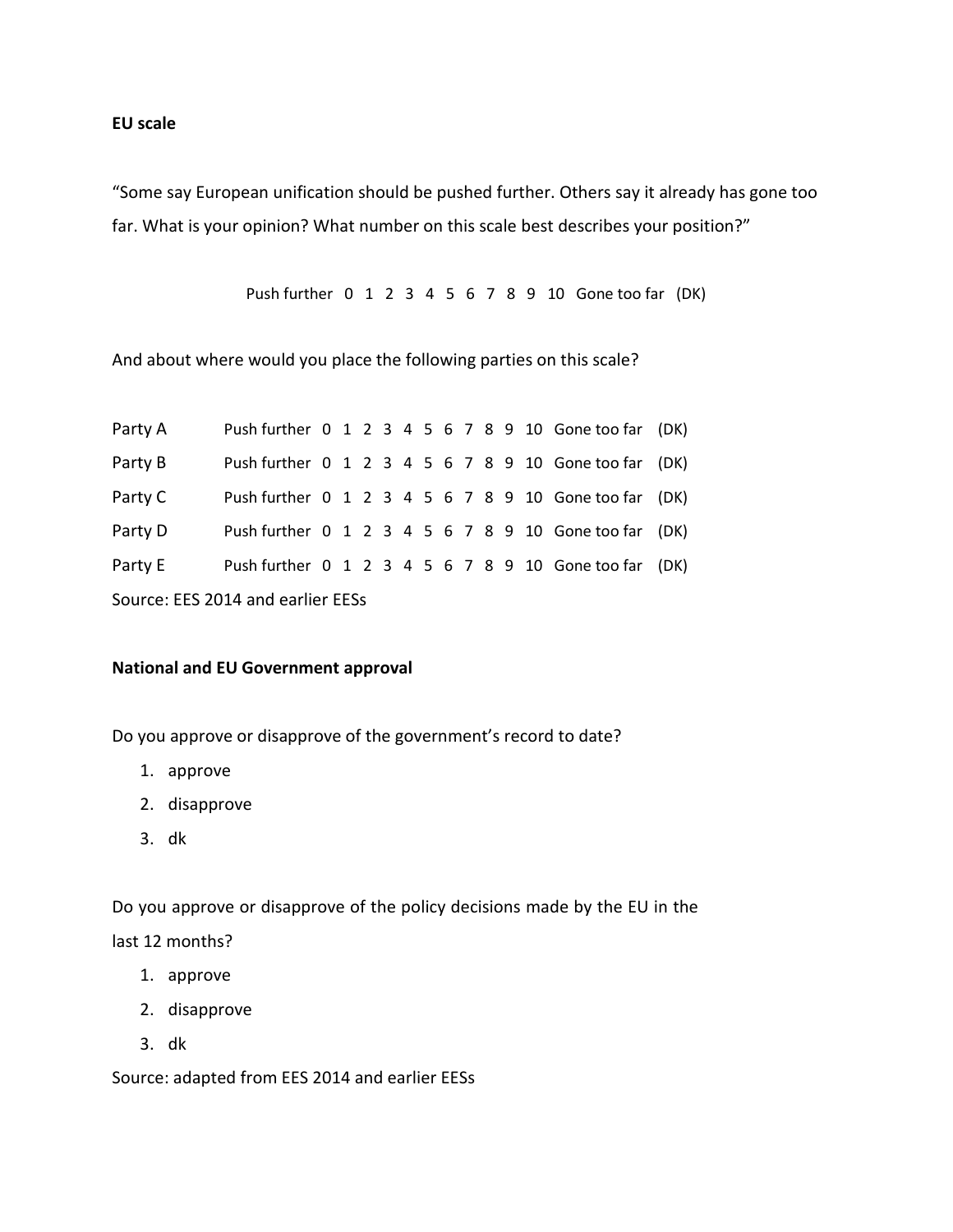#### **Retrospective Economic Evaluations**

*It is assumed that the standard questions on retrospective economic evaluations are asked anyways. If not, the following version of these questions could be used:* 

"How have the general economic situation in this country and the financial situation of your household changed over the last 12 months?"

The financial situation of your household … The general economic situation in this country …

- a. Got a lot worse
- b. Got a little worse
- c. Stayed the same
- d. Got a little better
- e. Got a lot better
- f. DK

Source: BES Online Panel 2014

#### **Partisanship**

*It is assumed that some national specific measure of partisanship is asked or has been asked in some earlier wave. If not, the following version could be used:* 

"Do you consider yourself to be close to any particular party? If so, which party do you feel close to? "

Party A ()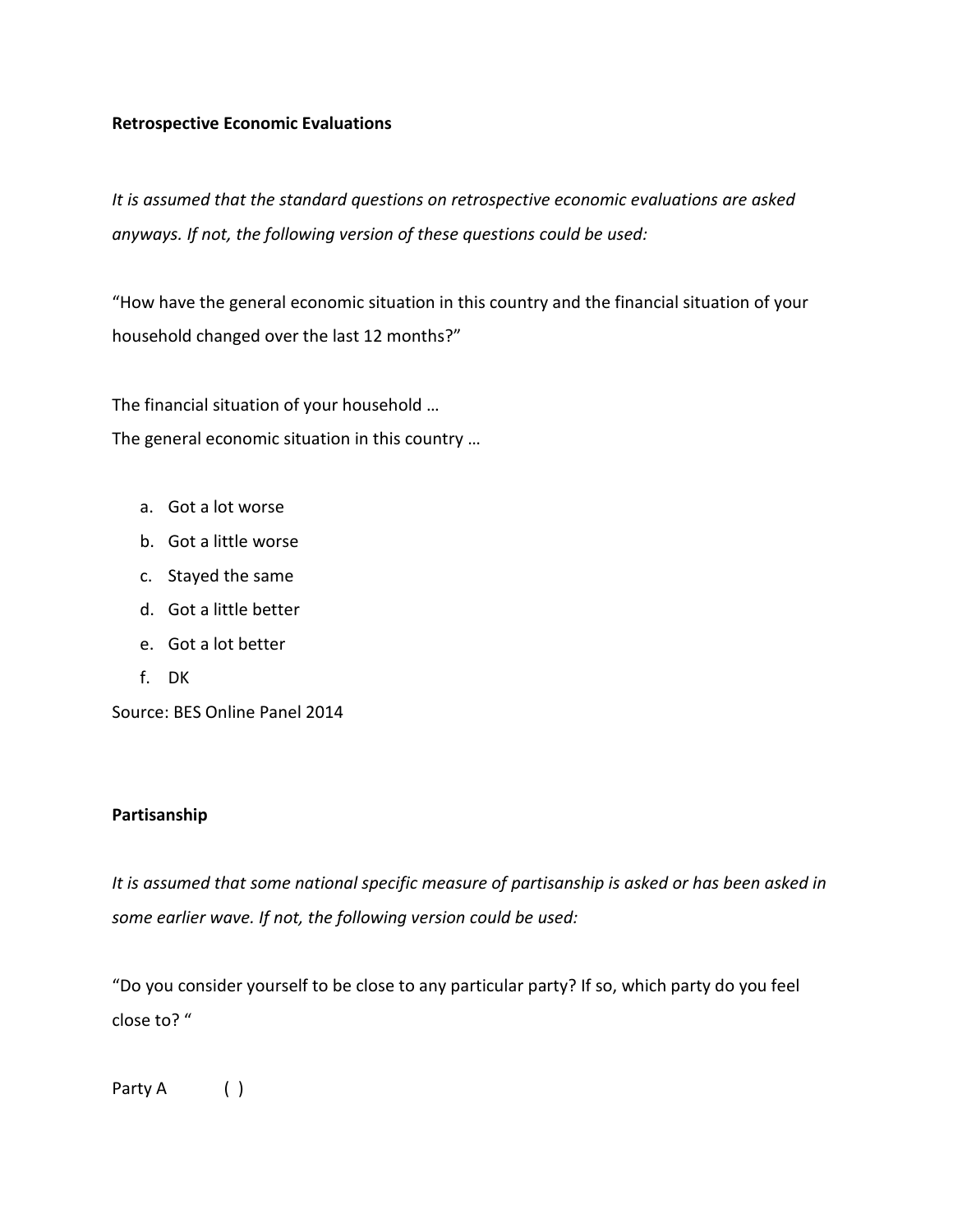| Party B                   | ( )    |  |
|---------------------------|--------|--|
| Party C                   | $(\ )$ |  |
| Party D                   | $(\ )$ |  |
| Party E                   | ( )    |  |
| Not close to<br>any party | ( )    |  |

DK ( )

"Do you feel yourself to be very close to this party, fairly close, or merely a sympathiser?"

| very close                 | ( ) |  |
|----------------------------|-----|--|
| fairly close               | ( ) |  |
| merely a<br>sympathiser () |     |  |
| DK                         | ( ) |  |
| ΝA                         | ( ) |  |
|                            |     |  |

Source: EES 2014 and earlier EESs

# **Vote previous national 1st order election**

*It is assumed that some national specific measure of previous first order vote is asked anyways or has been asked in some earlier wave. If not, the following version could be used:* 

"Which party did you vote for at the [last  $1<sup>st</sup>$  order election of country] which took place in [mention year]?"

Party A ( ) Party B ( )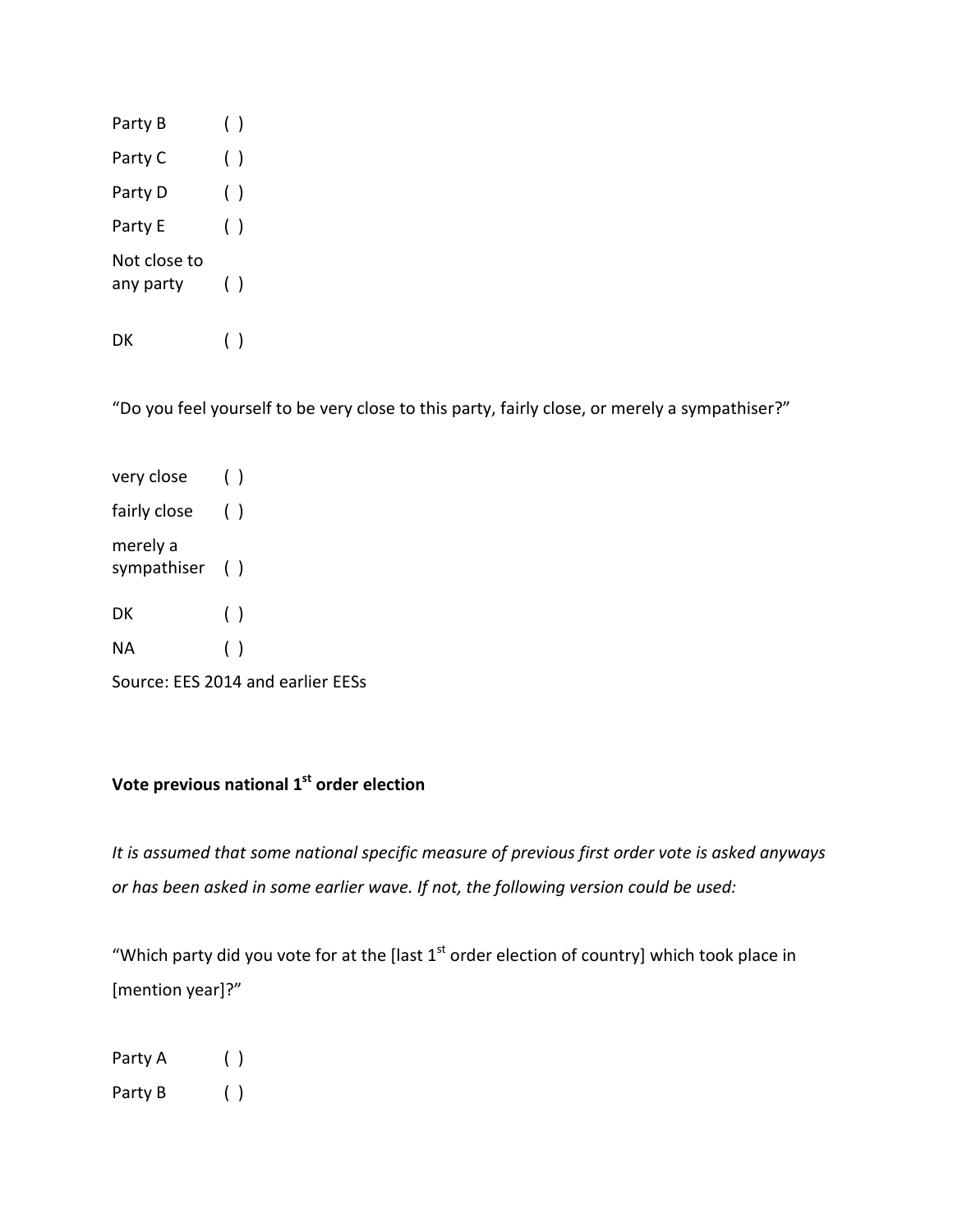Party C () Party D ( ) Party E ( )

Other party, which: \_\_\_\_\_\_\_\_\_\_\_\_\_\_\_\_

Did not vote ( )<br>DK ( )  $\begin{pmatrix} 1 \\ 2 \end{pmatrix}$ 

Source: EES 2014 and earlier EESs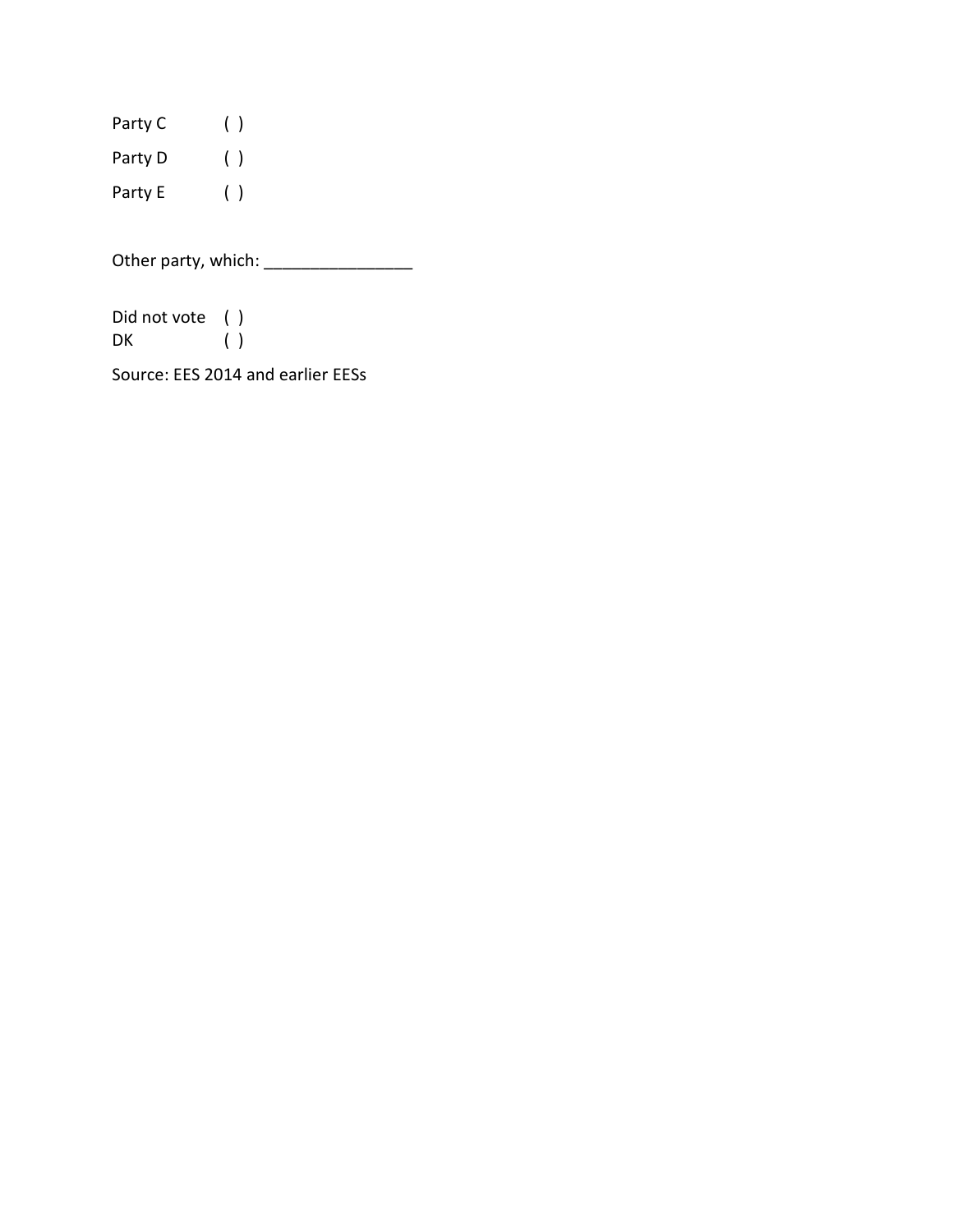# **OPTIONAL -- IF SPACE PERMITS --**

### **Policy responsibilities**

How responsible is each of the following institutions for the economic conditions in [country]? ROTATE STIMULI IF POSSIBLE

|                            | 0           | $\mathbf{1}$ | $\overline{2}$ | 3              | $\overline{4}$ | 5 | 6 | $\overline{7}$ | 8              | 9 | 10        |       |
|----------------------------|-------------|--------------|----------------|----------------|----------------|---|---|----------------|----------------|---|-----------|-------|
|                            | no          |              |                |                |                |   |   |                |                |   | full      | don't |
|                            | response-   |              |                |                |                |   |   |                |                |   | responsi- | know  |
|                            | bility      |              |                |                |                |   |   |                |                |   | bility    |       |
| The national<br>government | $\mathbf 0$ | 1            | $\overline{2}$ | 3              | 4              | 5 | 6 | $\overline{7}$ | 8 <sup>1</sup> | 9 | 10        | 99    |
| The IMF                    | $\mathbf 0$ | 1            | $\overline{2}$ | 3              | 4              | 5 | 6 | $\overline{7}$ | 8 <sup>1</sup> | 9 | 10        | 99    |
| The banks                  | $\mathbf 0$ | $\mathbf{1}$ | $\overline{2}$ | 3              | $\overline{4}$ | 5 | 6 | $\overline{7}$ | 8 <sup>1</sup> | 9 | 10        | 99    |
| The European Union         | $\mathbf 0$ | $\mathbf{1}$ | $\overline{2}$ | $\overline{3}$ | 4              | 5 | 6 | $\overline{7}$ | 8              | 9 | 10        | 99    |

Source: adapted from EES 2009

#### **Impact of the crisis**

In 2014, how worried, if at all, are you about….

|   | <b>READ OUT - ROTATE ORDER</b>              |            |          |       |      |    |
|---|---------------------------------------------|------------|----------|-------|------|----|
|   |                                             | not at all | not very | quite | verv | dk |
| a | paying your household bills                 |            |          |       | 4    |    |
| b | having to reduce your standard of<br>living |            |          |       | 4    |    |